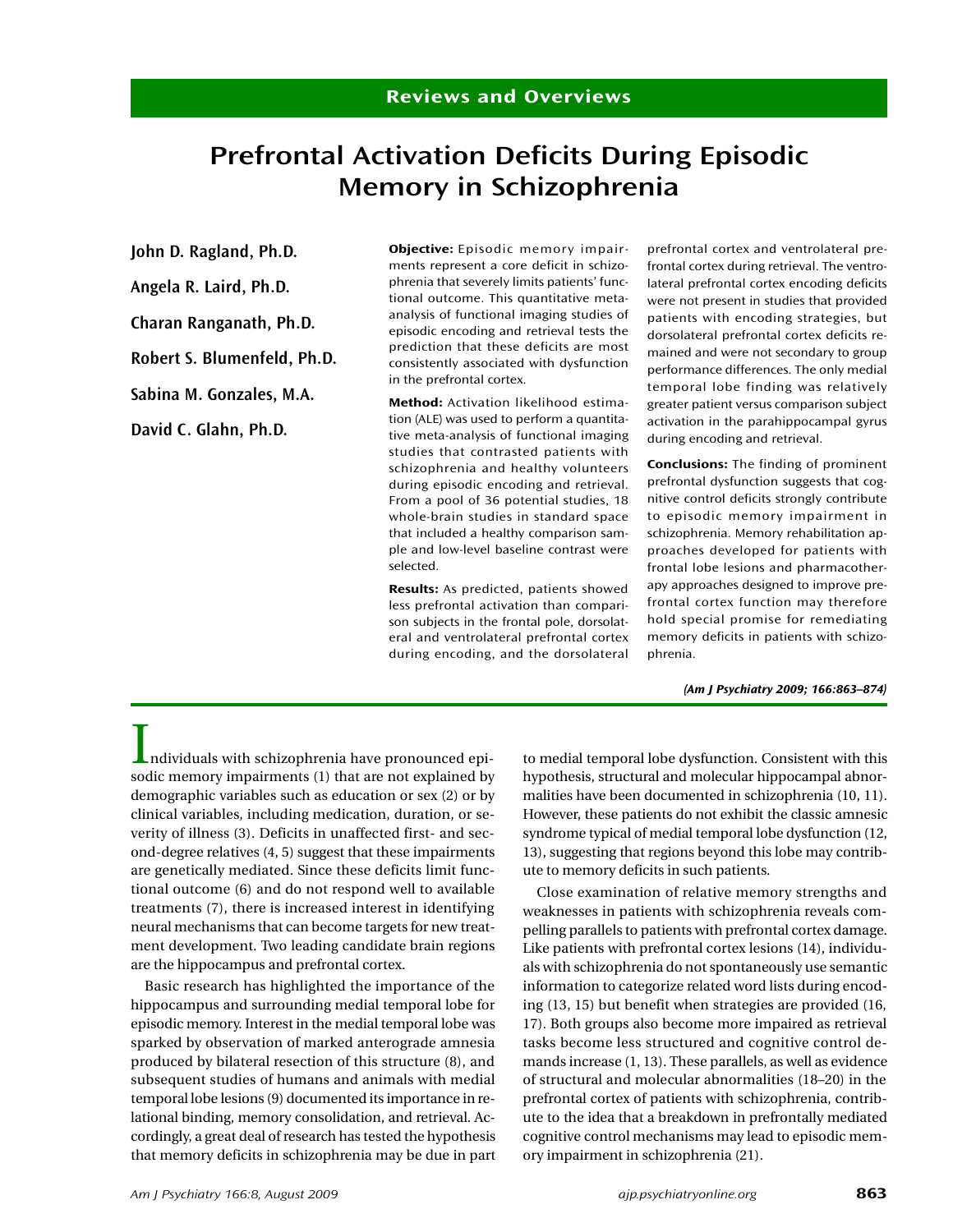| <b>Study Authors</b><br>(Reference<br>Number)      | Included  | Reason for Inclusion/<br>Exclusion                                                    |      | Modality <sup>a</sup> Template <sup>b</sup> | Contrasts                                                                                                                    | Schizo-<br>phrenia<br>Subjects<br>(N) | Compari-<br>son<br>Subjects<br>(N) | Perfor-<br>mance<br>Controlled |
|----------------------------------------------------|-----------|---------------------------------------------------------------------------------------|------|---------------------------------------------|------------------------------------------------------------------------------------------------------------------------------|---------------------------------------|------------------------------------|--------------------------------|
| Encoding<br>Achim et al. (26)                      | Yes       | Incidental encoding<br>(deep or shallow) of                                           | fMRI | MNI                                         | Schizophrenia > com-<br>parison subjects                                                                                     | 26                                    | 20                                 | Yes                            |
| Bonner-Jackson<br>et al. $(27)^c$                  | Yes       | picture pairs<br>Incidental encoding<br>(deep or shallow) of<br>single words or faces | fMRI |                                             | Talairach Schizophrenia, compari-<br>son subjects                                                                            | 17                                    | 26                                 | Yes                            |
| Hazlett et al.<br>(28)                             | No        | No coordinates                                                                        |      |                                             |                                                                                                                              |                                       |                                    |                                |
| Kubicki et al.<br>(29)                             | Yes       | Incidental encoding<br>(deep or shallow) of<br>single words                           | fMRI | MNI                                         | Schizophrenia, compari-<br>son subjects; schizo-<br>phrenia > comparison<br>subjects; comparison ><br>schizophrenia subjects | 9                                     | 9                                  | Yes                            |
| Leube et al. (30)                                  | Yes       | Incidental encoding of<br>faces                                                       | fMRI | Talairach                                   | Comparison > schizo-<br>phrenia subjects                                                                                     | 10                                    | 10                                 | Yes                            |
| Nohara et al.<br>(31)                              | No        | No coordinates                                                                        |      |                                             |                                                                                                                              |                                       |                                    |                                |
| Zorilla et al. (32)                                | No        | Region-of-interest analy-<br>sis                                                      |      |                                             |                                                                                                                              |                                       |                                    |                                |
| Retrieval                                          |           |                                                                                       |      |                                             |                                                                                                                              |                                       |                                    |                                |
| Andreasen et al.<br>(33)                           | Yes       | Free story recall                                                                     | PET  | Talairach                                   | Comparison $>$ schizo-<br>phrenia subjects                                                                                   | 14                                    | 13                                 | Yes                            |
| Assaf et al. (34)                                  | No        | Semantic and episodic<br>memory confounded                                            |      |                                             |                                                                                                                              |                                       |                                    |                                |
| Assaf et al. (35)                                  | No        | Semantic and episodic<br>memory confounded                                            |      |                                             |                                                                                                                              |                                       |                                    |                                |
| Cairo et al. (36)<br>Crespo-Facorro<br>et al. (37) | No<br>Yes | No coordinates<br>Free word list recall                                               | PET  |                                             | Talairach Comparison > schizo-<br>phrenia subjects                                                                           | 14                                    | 13                                 | Yes                            |
| Crespo-Facorro<br>et al. (38)<br>Fletcher (39)     | No<br>Yes | High-level contrast<br>(novel vs. well-learned)<br>Free word list recall              | PET  | Talairach                                   | Schizophrenia, compari-<br>son subjects; compari-                                                                            | 12                                    | 7                                  | No                             |
| Ganguli et al.<br>(40)                             | No        | Long-term and working<br>memory confounded                                            |      |                                             | son > schizophrenia<br>subjects                                                                                              |                                       |                                    |                                |
| Heckers et al.<br>(41)                             | Yes       | Word stem completion                                                                  | PET  | Talairach                                   | Schizophrenia, compari-<br>son subjects; schizo-<br>phrenia > comparison<br>subjects; comparison ><br>schizophrenia subjects | 13                                    | 8                                  | No                             |
| Heckers et al.<br>(42)                             | Yes       | Word stem completion                                                                  | PET  | Talairach                                   | Schizophrenia subjects                                                                                                       | 8                                     |                                    | No                             |
| Heckers et al.<br>(43)                             | No        | Region-of-interest analy-<br>sis                                                      |      |                                             |                                                                                                                              |                                       |                                    |                                |
| Heinze et al. (44)                                 | Yes       | Word list free recall                                                                 | fMRI | MNI                                         | Schizophrenia, compari-<br>son subjects; schizo-<br>phrenia > comparison<br>subjects; comparison ><br>schizophrenia subjects | 18                                    | 15                                 | Yes                            |
| Jessen et al. (45)                                 | No        | Region-of-interest analy-<br>sis                                                      |      |                                             |                                                                                                                              |                                       |                                    |                                |
| Lahti et al. (46)                                  | Yes       | Auditory tone cued rec-<br>ognition                                                   | PET  |                                             | Talairach Schizophrenia subjects                                                                                             | 8                                     | 10                                 | Yes                            |
| Ongür et al. (47)<br>Ragland et al.<br>(48)        | No<br>Yes | Reinforcement learning<br>Paired associate recall of<br>pictures                      | PET  | Talairach                                   | Schizophrenia, compari-<br>son subjects                                                                                      | 15                                    | 15                                 | No                             |
| Ragland et al.<br>(49)                             | Yes       | Word recognition                                                                      | fMRI | MNI                                         | Schizophrenia, compari-<br>son subjects; schizo-<br>phrenia > comparison<br>subjects                                         | 13                                    | 13                                 | Yes                            |
| Weiss et al. (50)                                  | No        | Region-of-interest analy-<br>sis                                                      |      |                                             |                                                                                                                              |                                       |                                    |                                |
| Weiss et al. (51)                                  | No        | Region-of-interest analy-<br>sis                                                      |      |                                             |                                                                                                                              |                                       |                                    |                                |

## TABLE 1. Articles Included in Meta-Analysis of Prefrontal Activation Deficits During Episodic Memory in Schizophrenia

(continued)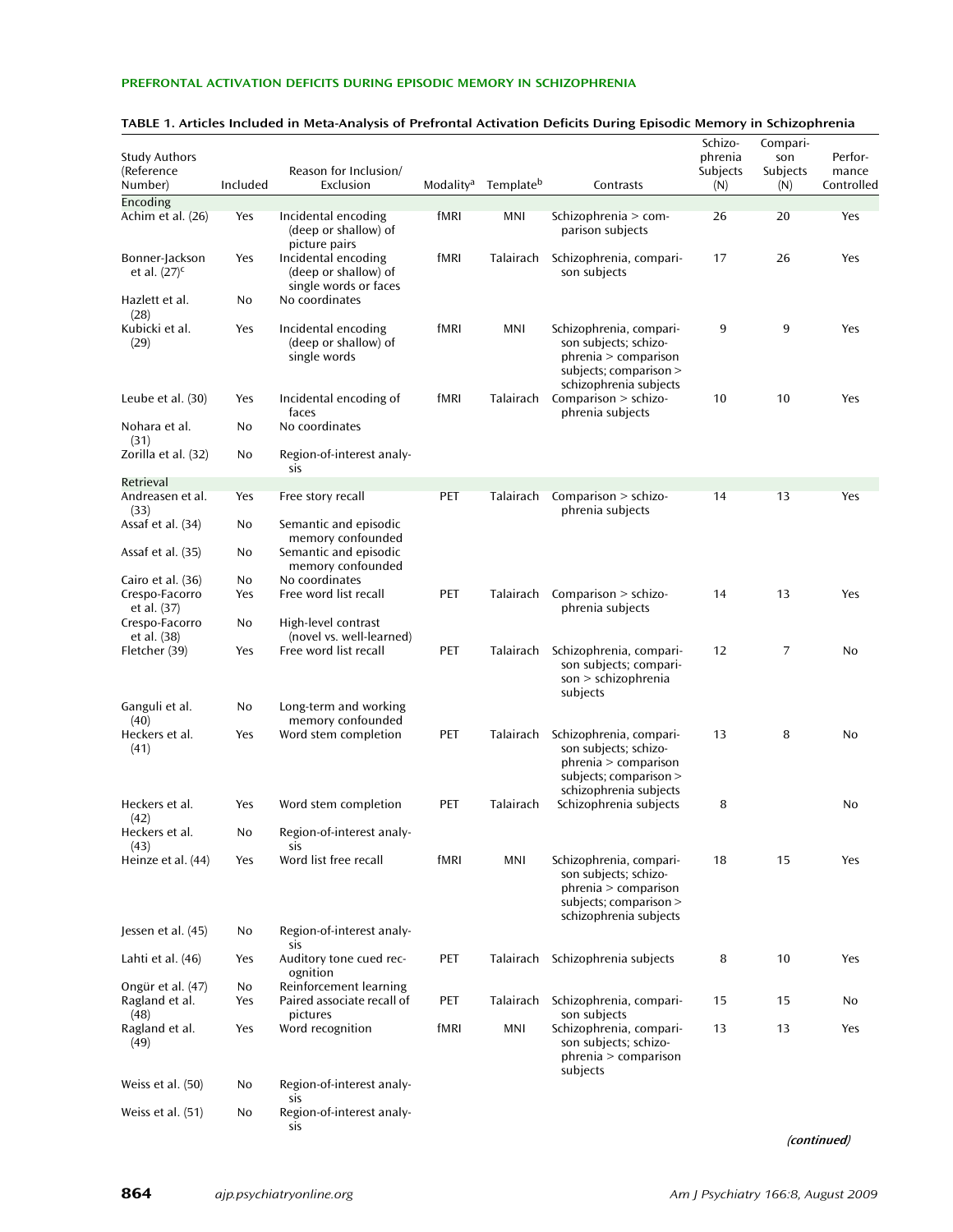| <b>Study Authors</b><br>(Reference<br>Number) | Included             | Reason for Inclusion/<br>Exclusion                                 |      | Modality <sup>a</sup> Template <sup>b</sup> | Contrasts                                                                                                                                                        | Schizo-<br>phrenia<br>Subjects<br>(N) | Compari-<br>son<br>Subjects<br>(N) | Perfor-<br>mance<br>Controlled |
|-----------------------------------------------|----------------------|--------------------------------------------------------------------|------|---------------------------------------------|------------------------------------------------------------------------------------------------------------------------------------------------------------------|---------------------------------------|------------------------------------|--------------------------------|
| Weiss et al. $(52)$<br>Wiser et al. (53)      | $\overline{N}$<br>No | Novelty detection<br>Perfect performance, no<br>retrieval demand   |      |                                             |                                                                                                                                                                  |                                       |                                    |                                |
| Encoding and<br>retrieval                     |                      |                                                                    |      |                                             |                                                                                                                                                                  |                                       |                                    |                                |
| Barch et al. (54)                             | No                   | Long-term and working<br>memory confounded                         |      |                                             |                                                                                                                                                                  |                                       |                                    |                                |
| Fahim et al. (55)                             | No                   | No independent control<br>group                                    |      |                                             |                                                                                                                                                                  |                                       |                                    |                                |
| Hofer et al. (56)                             | Yes                  | Incidental encoding<br>(deep) of single words;<br>word recognition | fMRI | <b>MNI</b>                                  | Comparison $>$ schizo-<br>phrenia subjects (en-<br>coding); schizophre-<br>nia > comparison<br>subjects; comparison<br>> schizophrenia sub-<br>jects (retrieval) | 10                                    | 10                                 | N <sub>0</sub>                 |
| Hofer et al. (57)                             | Yes                  | Incidental encoding<br>(deep) of single words;<br>word recognition | fMRI | <b>MNI</b>                                  | Schizophrenia, compari-<br>son subjects; compari-<br>son > schizophrenia<br>subjects                                                                             | 10                                    | 10                                 | Yes                            |
| Lepage et al.<br>(58)                         | No                   | High-level contrast (asso-<br>ciative vs. item recog-<br>nition)   |      |                                             |                                                                                                                                                                  |                                       |                                    |                                |
| Ragland et al.<br>(59)                        | Yes                  | Intentional word encod-<br>ing; word recognition                   | PET  | MNI                                         | Schizophrenia, compari-<br>son subjects; compari-<br>son > schizophrenia<br>subjects                                                                             | 23                                    | 23                                 | Yes                            |
| Ragland et al.<br>(60)                        | Yes                  | Intentional word encod-<br>ing; word recognition                   | fMRI | Talairach                                   | Schizophrenia, compari-<br>son subjects; schizo-<br>phrenia > comparison<br>subjects; comparison ><br>schizophrenia subjects                                     | 14                                    | 15                                 | Yes                            |
| Ragland et al.<br>$(61)^{c}$                  | Yes                  | Implicit word encoding<br>(deep or shallow);<br>word recognition   | fMRI | Talairach                                   | Schizophrenia, compari-<br>son subjects; schizo-<br>phrenia > comparison<br>subjects; comparison ><br>schizophrenia subjects                                     | 14                                    | 14                                 | Yes                            |

|             |  | TABLE 1. Articles Included in Meta-Analysis of Prefrontal Activation Deficits During Episodic Memory in Schizophrenia |
|-------------|--|-----------------------------------------------------------------------------------------------------------------------|
| (continued) |  |                                                                                                                       |

 $a$  fMRI=functional MRI; PET=positron emission tomography.

<sup>b</sup> MNI=Montreal Neurological Institute.

<sup>c</sup> Coordinates obtained from study authors.

Functional imaging of episodic memory in schizophrenia has documented medial temporal lobe and prefrontal cortex dysfunction (22), with some authors proposing a disruption in frontotemporal connectivity (23). However, in meta-analytic (22) and qualitative (23) reviews, the majority of studies reveal group differences in the prefrontal cortex and not in the medial temporal lobe (23). Moreover, many studies finding group medial temporal lobe differences rely on region-of-interest methods that restrict analysis to this specific region. Thus, a limitation of a previous activation likelihood estimation (ALE) meta-analysis (22) was the combination of whole-brain and region-of-interest studies, which may have biased results in favor of selected regions of interest. ALE is a voxel-based method for finding concordance across neuroimaging studies that does not rely on author-assigned anatomical labels (24, 25). Our goal in this ALE study is to limit analysis to whole-brain experiments while testing the prediction that reduced activation in patients with schizophrenia during episodic encoding and retrieval is most prominent in the prefrontal cortex.

# Method

A PubMed search was conducted to identify functional MRI (fMRI) and positron emission tomography (PET) studies investigating episodic memory in patients with schizophrenia. The search identified 36 articles published through February 2008 that localized brain activity during encoding or retrieval of single stimuli (words, pictures, or tones), paired pictures, or word lists (Table 1).

As a meta-analytic method, ALE identifies convergence across studies. However, this convergence depends on inclusion of studies that address a similar question and employ equivalent designs. The aim of the exclusions described below was to maintain a sufficient number of activation foci (Table 2) while minimizing procedural differences. Accordingly, analyses were restricted to studies that employed incidental or intentional encoding tasks; examined retrieval using recognition, cued recall, or free recall tasks; and contrasted memory conditions with resting, visual fixation, or lower-level baseline tasks (e.g., word reading).

ALE produces convergence maps of brain activation by examining the probability that spatially smoothed activation foci from individual studies occur across multiple studies. This approach tests the null hypothesis that the location of activated foci is equal at every voxel against an alternative hypothesis that activated foci are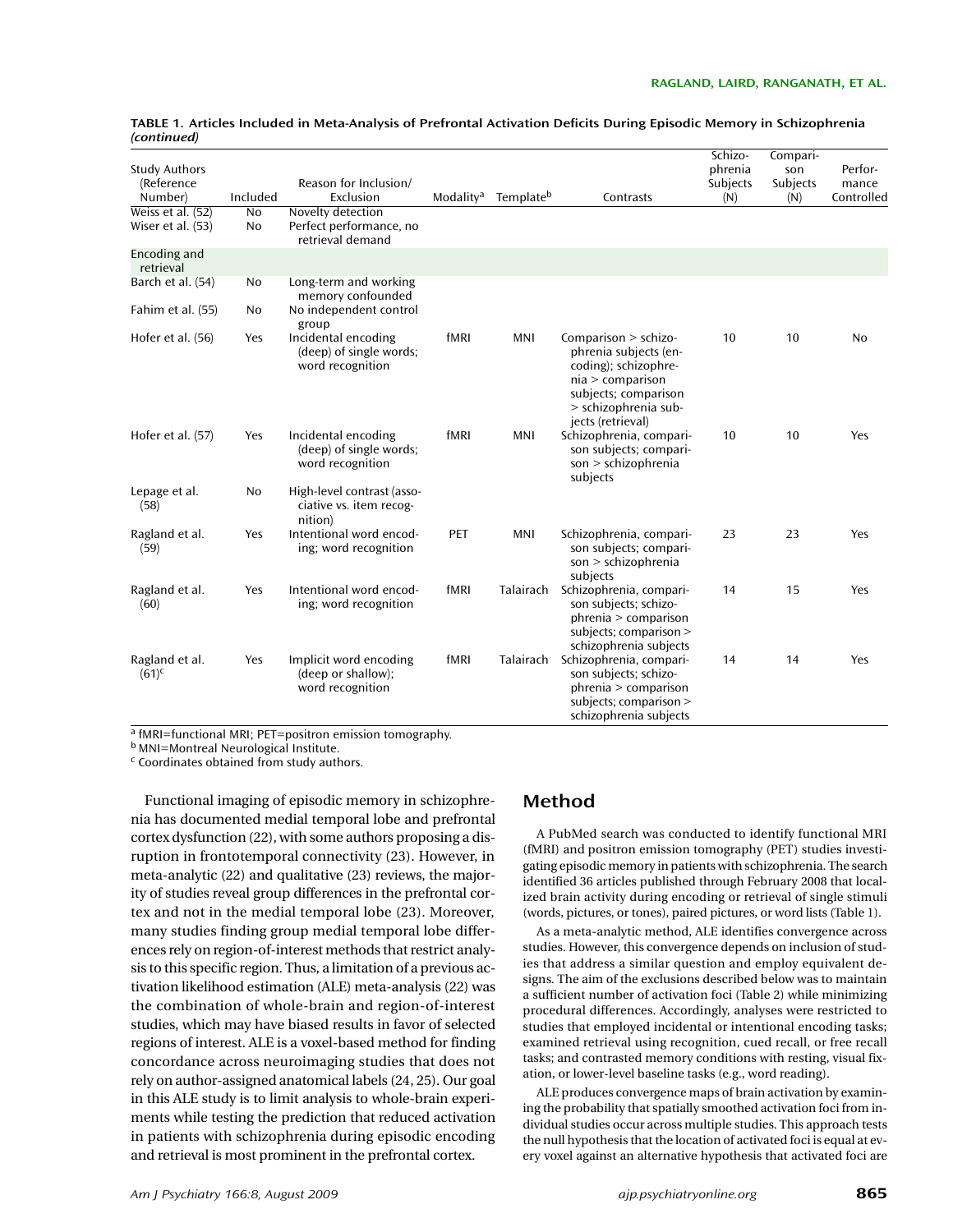|                                          | Studies (N) | Contrasts (N) | Foci (N) |
|------------------------------------------|-------------|---------------|----------|
| Encoding                                 |             |               |          |
| Comparison subjects                      | 6           | 9             | 145      |
| Schizophrenia subjects                   | 6           | 9             | 110      |
| Comparison > schizo-<br>phrenia subjects | 7           | 8             | 40       |
| Schizophrenia > com-<br>parison subjects | 4           | 5             | 20       |
| Retrieval                                |             |               |          |
| Comparison subjects                      | 9           | 12            | 108      |
| Schizophrenia subjects                   | 11          | 16            | 111      |
| Comparison > schizo-<br>phrenia subjects | 10          | 13            | 76       |
| Schizophrenia > com-<br>parison subjects | 6           |               | 26       |

TABLE 2. Studies Included in Activation Likelihood Estimation Analysis in Meta-Analysis of Prefrontal Activation Deficits During Episodic Memory in Schizophrenia

spatially distributed. This null assumption is violated by regionof-interest studies because they do not provide results for all voxels in the brain. The need for studies to examine the whole brain eliminated five studies (32, 43, 45, 50, 51). ALE also requires reporting of results in Talairach or Montreal Neurological Institute (MNI) coordinates, a requirement that eliminated three additional studies (28, 31, 36). Four studies reported results only for higherlevel contrasts (e.g., associative versus item encoding), and authors were contacted and asked whether they could provide lowerlevel baseline results. The authors of two studies (27, 61) provided additional results, which were included in our analysis; the remaining two studies (38, 58) were excluded. Four encoding studies (34, 35, 40, 54) were omitted because memory was confounded with either semantic or working memory tasks in the same contrast, and two retrieval studies were omitted because they used measures of either reinforcement learning (47) or novelty detection (52). An additional retrieval study was omitted because of absence of retrieval demands, as subjects had been practiced to perfect task performance (53). Finally, one study was excluded because it lacked an independent comparison group (55).

With these selection criteria, a sample of 18 articles was established (Table 1). In two studies (33, 37) patients were unmedicated at the time of testing. Coordinate (x, y, z) results from each study were divided into groups based on stage of memory processing: encoding (eight studies) and retrieval (14 studies). Encoding instructions were either intentional (e.g., "remember these items") or incidental (deep versus shallow encoding). Incidental instructions were to make semantic discriminations, such as "abstract/ concrete" during deep encoding, and perceptual discriminations, such as "uppercase/lowercase" during shallow encoding. Retrieval was tested with either "old"/"new" recognition tasks, cued recall (word stem completion), or free recall. Unlike in the previous ALE meta-analysis (22), retrieval was not subdivided into high versus low performance because of an insufficient number of foci once region-of-interest studies were excluded. The number of foci was sufficient to perform a separate ALE analysis of incidental tasks in which an encoding strategy was provided. We also repeated between-group ALE analyses after excluding studies that did not control for group performance differences (Table 1).

Encoding and retrieval contrasts were examined separately for within-group activations in schizophrenia patients and healthy comparison subjects, and for between-group comparisons (comparison subjects > schizophrenia patients and schizophrenia patients > comparison subjects). Coordinates using the MNI template were spatially renormalized to Talairach space using the Lancaster transform (62). MNI coordinates in one study (44) had been converted to Talairach space using the Brett (mni2tal) transform (63); we therefore uncorrected and reconverted them using

the Lancaster transform, which better reduces disparity between Talairach and MNI coordinates (62).

ALE meta-analyses were performed on the contrasts specified in Table 2 using a full width at half maximum of 12 mm (24) in GingerALE 1.2, distributed by the BrainMap project (64, 65). Statistical significance was determined within GingerALE 1.2 using a permutation test of 5,000 permutations. ALE images were thresholded at significance level of 0.05, false-discovery-rate-corrected for multiple comparisons (66), with a cluster extent threshold of 300 mm.

# Results

## Episodic Encoding

Healthy comparison subjects. Six studies reported activation for comparison subjects, resulting in 145 foci. Healthy participants activated 11 brain regions (see Table S1 in the data supplement that accompanies the online edition of this article), including the left middle (Brodmann's area [BA] 46) and superior frontal gyri (BA 6), the inferior frontal gyrus bilaterally (BA 9, 44), the anterior cingulate gyrus (BA 24), the left superior parietal gyrus (BA 7, 40), the left inferior and right middle occipital gyrus (BA 18), the right insula (BA 13), and the cerebellum bilaterally.

Schizophrenia patients. Six studies reported encoding results for patients, resulting in 100 foci. As in comparison subjects, schizophrenia patients activated the left superior (BA 6) and the left and right inferior frontal gyri (BA 9, 44), the left superior parietal gyrus (BA 7), the left inferior (BA 18) and right middle occipital gyrus (BA 19), the right insula (BA 13), and the cerebellum bilaterally (see Table S1). Additional foci were observed in the precentral gyrus bilaterally (BA 4, 6), the left superior temporal gyrus (BA 22), the left postcentral gyrus (BA 2, 4, 40), the right cingulate gyrus (BA 31), the left insula (BA 13), and the thalamus bilaterally.

Comparison subjects > schizophrenia patients. Seven studies tested for greater activation in comparison subjects versus schizophrenia patients, resulting in 40 foci (Table 3). As seen in Figure 1, comparison subjects showed greater activation than patients in five brain regions. The largest differences were noted in the right superior frontal gyrus (BA 8, 10, 32) and the left and right inferior frontal gyri (BA 45, 46), followed by right hemisphere differences in the inferior parietal gyrus (BA 40), the lingual gyrus (BA 17), and the posterior cingulate gyrus (BA 31).

Four studies (five experiments and 30 foci) were of incidental tasks providing deep versus shallow encoding strategies. These were examined separately, given prior evidence (27, 61) that ventrolateral prefrontal cortex (BA 44, 45, 47) activity may be restored when patients are provided with encoding strategies. Given the exploratory nature of this analysis, ALE was limited to comparison subject minus patient group contrasts (see Table S2 in the online supplement). As in the full ALE, patients had reduced activity in the right superior frontal gyrus (BA 8, 10, 32), the right dorsolateral prefrontal cortex (BA 46), the right inferior parietal gyrus (BA 40), the right lingual gyrus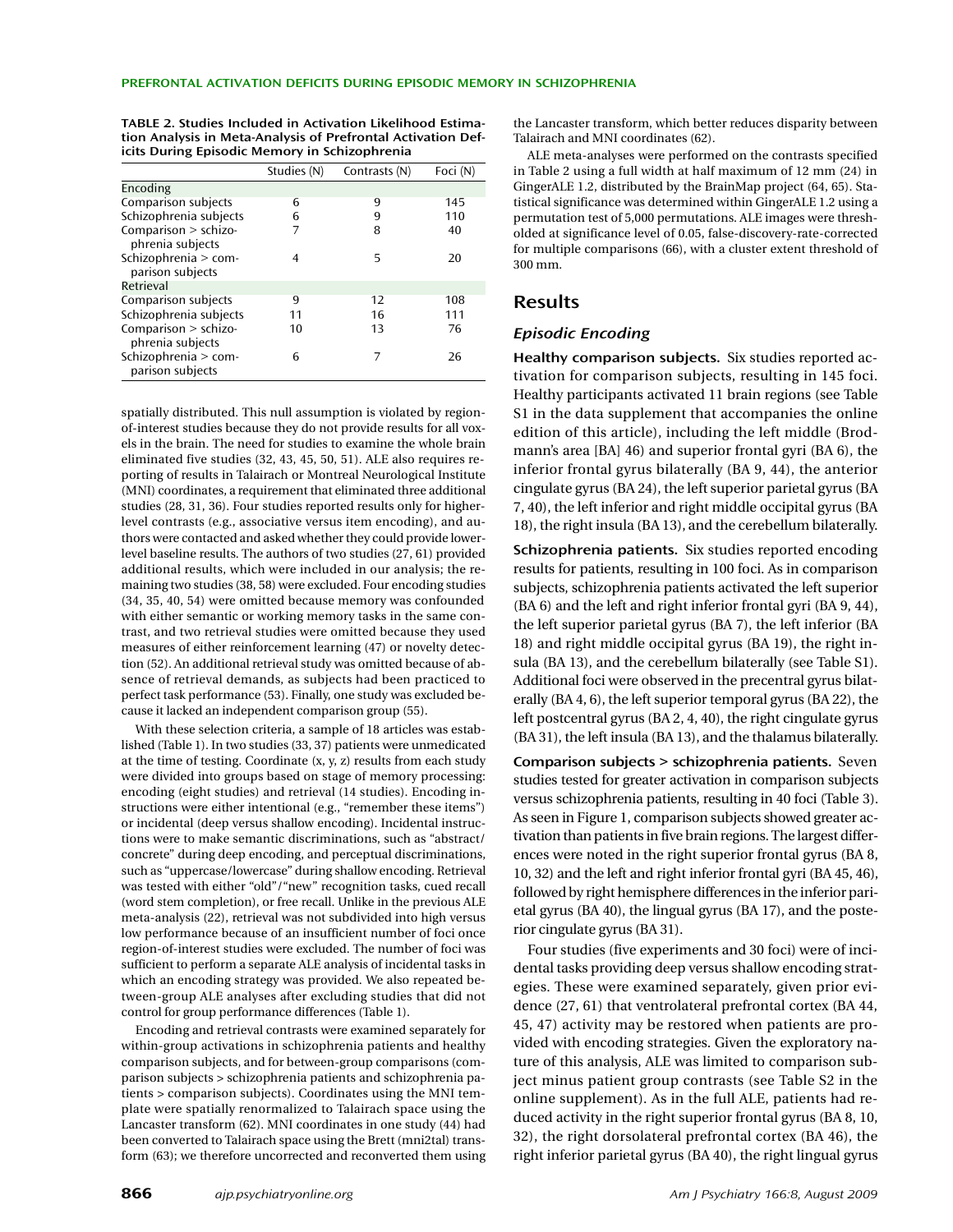| Comparison and Hemisphere                        | Lobe        | Gyrus             | Brodmann's Area | Volume $\text{m}^3$ | Center <sup>a</sup> |
|--------------------------------------------------|-------------|-------------------|-----------------|---------------------|---------------------|
| Comparison subjects minus schizophrenia patients |             |                   |                 |                     |                     |
| Right                                            | Frontal     | Superior frontal  | 10.32           | 4.608               | 22, 48, 14          |
| Right                                            | Frontal     | Superior frontal  | 8               | 1,104               | 6, 36, 48           |
| Right                                            | Frontal     | Inferior frontal  | 45, 46          | 2.760               | 40, 30, 12          |
| Left                                             | Frontal     | Inferior frontal  | 45              | 1.424               | $-36, 26, 12$       |
| Right                                            | Parietal    | Inferior parietal | 40              | 1.056               | $50, -48, 36$       |
| Right                                            | Occipital   | Lingual           | 17              | 1.192               | $18, -86, 0$        |
| Right                                            | Subcortical | Cingulate gyrus   | 31              | 896                 | $4, -36, 32$        |
| Schizophrenia patients minus comparison subjects |             |                   |                 |                     |                     |
| Left                                             | Frontal     | Precentral        | 6               | 2.704               | $-46, -8, 40$       |
| Left                                             | Temporal    | Middle temporal   | 37              | 352                 | $-44, -42, -8$      |
| Left                                             | Parietal    | Postcentral       | 2               | 344                 | $-44, -28, 36$      |
| Left                                             | Subcortical | Cingulate         | 24              | 1,368               | $-2, 6, 38$         |
| Left                                             | Subcortical | Parahippocampal   | 19              | 304                 | $-28, -50, -4$      |

TABLE 3. Between-Group Differences in Functional Imaging Studies of Episodic Encoding in Patients With Schizophrenia and Comparison Subjects

a Center of mass in Talairach coordinates.

(BA 17), and the right cingulate gyrus (BA 31). However, there was no longer a group difference in the left ventrolateral prefrontal cortex (Figure 2).

Finally, the full ALE analysis was also repeated after excluding one study (57) because it did not control for group performance differences. When the comparison minus schizophrenia contrast was repeated with the remaining six studies (34 foci), the results were unchanged from those of the full sample (see Table S3 in the online supplement).

Schizophrenia patients > comparison subjects. Four studies performed this reverse contrast to identify significantly greater patient than comparison subject activation, resulting in 20 foci (Table 3). This produced five distinct areas of greater patient activation (Figure 1), including the left precentral gyrus (BA 6), the left middle temporal gyrus (BA 37), the left postcentral gyrus (BA 2, 43), the left cingulate gyrus (BA 24), and the left parahippocampal gyrus (BA 19). All studies included in this contrast accounted for group performance differences.

## Episodic Retrieval

Healthy comparison subjects. Nine studies reported retrieval results for healthy subjects, resulting in 108 foci. Table S4 in the online supplement lists the 11 distinct brain regions activated. These included the left and right frontal gyri (BA 6, 9, 46), the right middle (BA 46) and medial frontal gyri (BA 6), the left superior frontal gyrus (BA 6), the left inferior temporal gyrus (BA 20), the left and right superior parietal gyri (BA 7), the left precuneus (BA 7, 31), the left supramarginal gyrus (BA 40), the left and right middle occipital gyri (BA 18), the right insula (BA 13), and the thalamus bilaterally.

Schizophrenia patients. Retrieval results were reported for patients in 11 studies, for a total of 111 foci (see Table S4 in the online supplement). Similar to healthy comparison subjects, patients activated the left inferior (BA 6, 9), right medial (BA 6, 11), and right middle (BA 9, 10) frontal gyri, the right superior parietal gyrus (BA 7), the left and right middle occipital gyri (BA 18), and the right thalamus. Patients showed additional areas of activation in the left

middle frontal gyrus (BA 6, 46), the left middle temporal gyrus (BA 21), the left fusiform gyrus (BA 37), the left inferior parietal gyrus (BA 40), the left superior occipital gyrus (BA 19), and the cerebellum bilaterally.

Comparison subjects > schizophrenia patients. Te n studies contrasted activity groups during retrieval, resulting in 76 foci (Table 4). As seen in Figure 3, the most extensive differences were in the left inferior frontal gyrus (BA 45, 46), followed by differences in the left precentral (BA 6) and middle frontal gyri (BA 8), the right anterior cingulate gyrus (BA 24), the left middle temporal gyrus (BA 21), the right cuneus (BA 17), the thalamus bilaterally, the right posterior cingulate gyrus (BA 31), and the cerebellum bilaterally.

Only seven studies (63 foci) controlled for group performance differences. When the ALE was limited to these studies, schizophrenia patients continued to have reduced activity in left inferior (BA 13, 46) and middle frontal gyri (BA 8), the right anterior cingulate gyrus (BA 24), the thalamus bilaterally, the right cuneus, and the cerebellum bilaterally (see Table S5 in the online supplement). However, previously observed group differences in the left precentral gyrus (BA 6), the left middle temporal gyrus (BA 21), and the right posterior cingulate gyrus (BA 31) were no longer present.

Schizophrenia patients > comparison subjects. This inverse contrast was examined in six studies, resulting in 26 foci demonstrating greater patient than comparison subject activation during episodic retrieval (Table 4). As illustrated in Figure 3, patients had greater activation in the left precentral gyrus (BA 4), followed by right hemisphere differences in the medial frontal gyrus (BA 10), the middle frontal gyrus (BA 11), the middle temporal gyrus (BA 21), the right thalamus, and the right parahippocampal gyrus (BA 30). When ALE was limited to the four studies (21 foci) that controlled for performance differences (see Table S5 in the online supplement), patients continued to show greater activity than comparison subjects in the left precentral gyrus (BA 4), the right medial frontal gyrus (BA 11),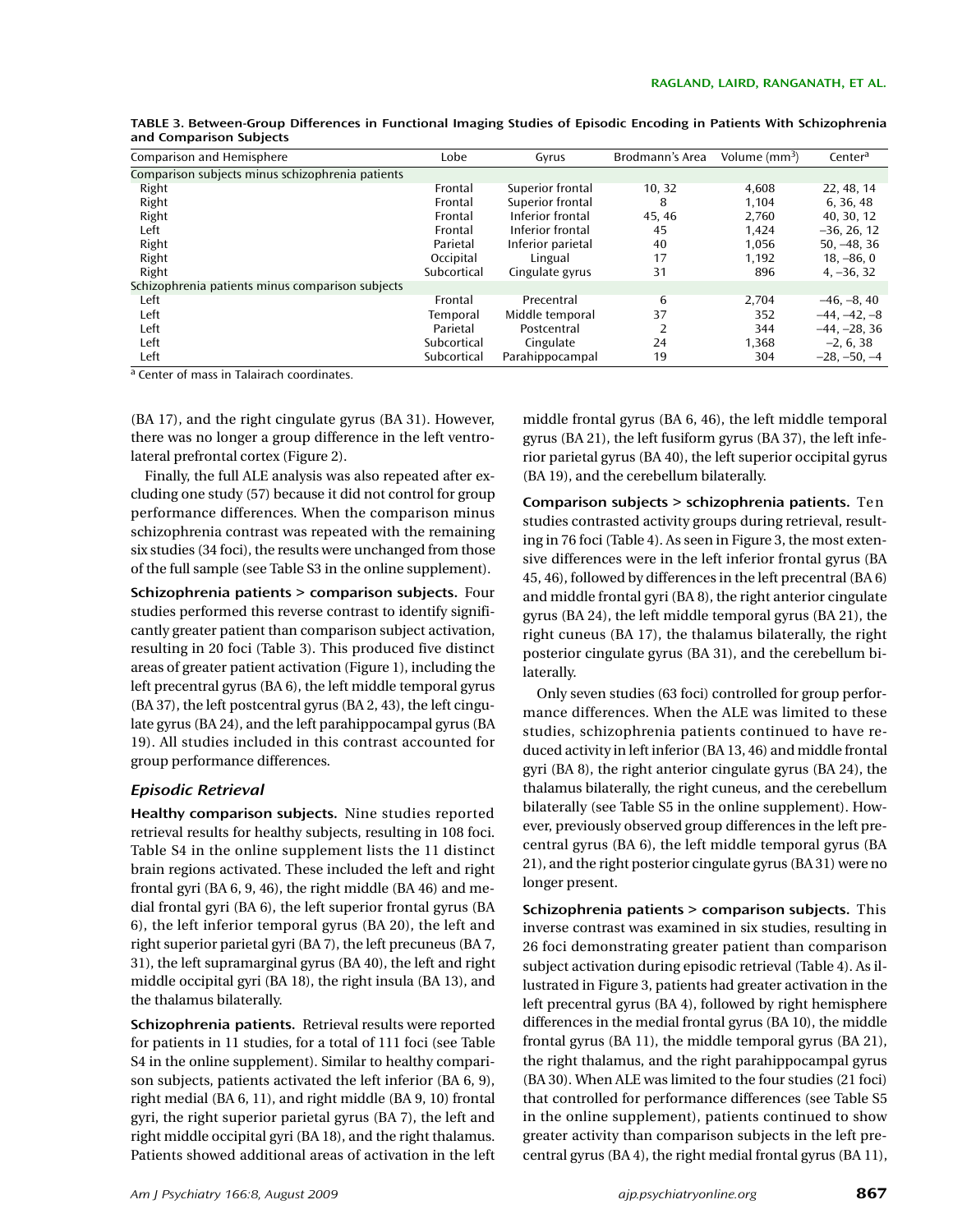

FIGURE 1. Meta-Analytic Activation Map Showing Between-Group Differences for All Included Encoding Studies<sup>a</sup>

a Included studies are indicated in Table 1. Activation foci for contrasts of healthy comparison subjects > patients (red) and for regions where patients with schizophrenia > comparison subjects (green). Transaxial slices are spaced 4 mm apart and are presented according to neurological convention (right=right).

the right thalamus, and the right parahippocampal gyrus. There were no longer group differences in the right medial frontal (BA 10) and the medial temporal (BA 21) gyrus.

# **Discussion**

This quantitative meta-analysis of episodic memory functional imaging studies, with a combined sample of 123 patients with schizophrenia and 137 healthy comparison subjects, found prominent deficits in the prefrontal cortex in patients. During encoding, these deficits were in the left frontopolar (BA 10, 32), ventrolateral (BA 45), and dorsolateral (BA 46) prefrontal cortex. During retrieval, the largest effects were also in the left ventrolateral and dorsolateral prefrontal cortex. When patients were provided with semantic encoding strategies, dorsolateral prefrontal cortex deficits remained, but activation of the ventrolateral prefrontal cortex was no longer reduced. This ventrolateral prefrontal cortex sparing is consistent with previous

univariate (27, 61, 67–70) and meta-analytic studies (71), which suggests that the ventrolateral prefrontal cortex may compensate for reduced dorsolateral prefrontal cortex function during working memory and episodic encoding (21, 72, 73). In contrast, there was no evidence of reduced hippocampal or surrounding medial temporal lobe activation in patients versus comparison subjects during encoding or retrieval. The only group difference in the medial temporal lobe was a relative *increase* in activation in patients in the parahippocampal gyrus during encoding and retrieval. This prominent prefrontal dysfunction was not secondary to unequal performance, as prefrontal cortex deficits remained when studies that did not control for group performance differences were eliminated.

Patient dysfunction during encoding was relatively circumscribed, including portions of the prefrontal cortex and a default mode network (74) previously associated with increased task-related deactivation in schizophrenia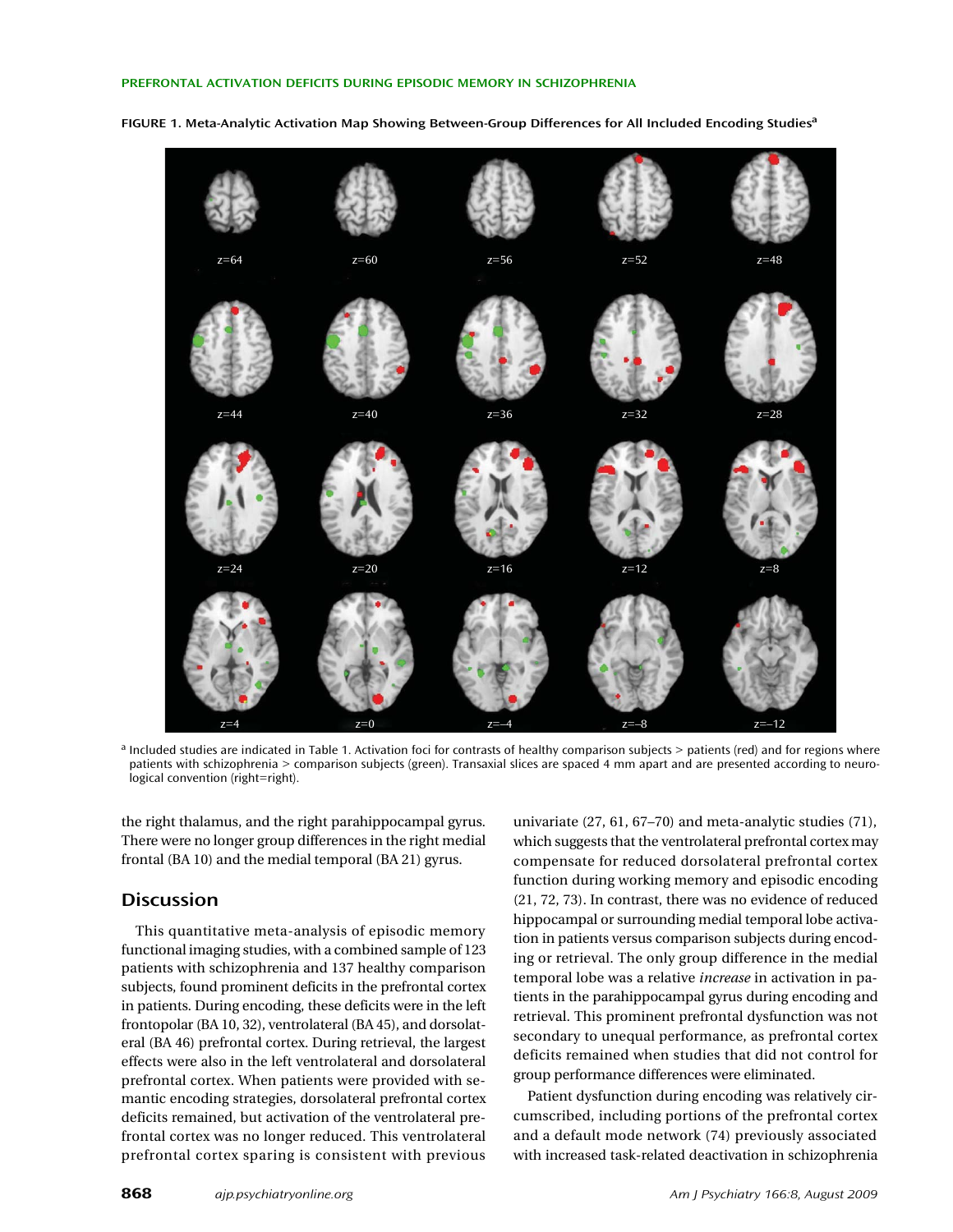

FIGURE 2. Meta-Analytic Activation Map Showing Regions in Which Activation in Healthy Comparison Subjects Is Greater Than in Patients With Schizophrenia, With or Without Encoding Strategies<sup>a</sup>

<sup>a</sup> The figure shows results for all selected encoding studies as illustrated in Figure 1 (red) and for a subset of incidental encoding studies in which patients were provided with encoding strategies (blue). Areas of overlap are indicated in purple, and the area of the dorsolateral prefrontal cortex where groups continued to differ when patients were provided with encoding strategies is indicated by yellow arrows. Slices formatted as in Figure 1.

across a wide array of behavioral paradigms (75, 76). Frontal lobe dysfunction was localized to the frontopolar, ventrolateral, and dorsolateral prefrontal cortex. These three regions are associated with discrete working memory and episodic encoding functions. The frontopolar prefrontal cortex provides for selection and processing of subgoals during working memory (77, 78); the ventrolateral prefrontal cortex is involved with semantic processing and working memory maintenance (79) and binding of items with their context during working memory and episodic encoding (80); and the dorsolateral prefrontal cortex is involved with active working memory maintenance and manipulation (67, 81) and with processing relationships between items during encoding (82, 83). These functional deficits suggest that patients have difficulty selecting and maintaining rules to process items in their context and in relation to each other to facilitate encoding. If rules are

provided, schizophrenia patients appear capable of ventrolateral prefrontal cortex-mediated item-specific processing but remain unable to recruit the dorsolateral prefrontal cortex to establish more interactive relational memory representations, leading to severe deficits in relational memory (21).

Patient deficits were more distributed during retrieval, even after group performance differences were eliminated. Impairments were noted in a frontocortical-cerebellarthalamic network previously described by Andreasen and colleagues (33, 37) as creating a condition of "cognitive dysmetria" in which patients have trouble coordinating sensorimotor and mental processes. However, cognitive dysmetria was formulated to extend beyond episodic retrieval, and our finding that these distributed regions were not impaired during encoding suggests that cognitive dysmetria cannot uniquely explain the pattern of our findings.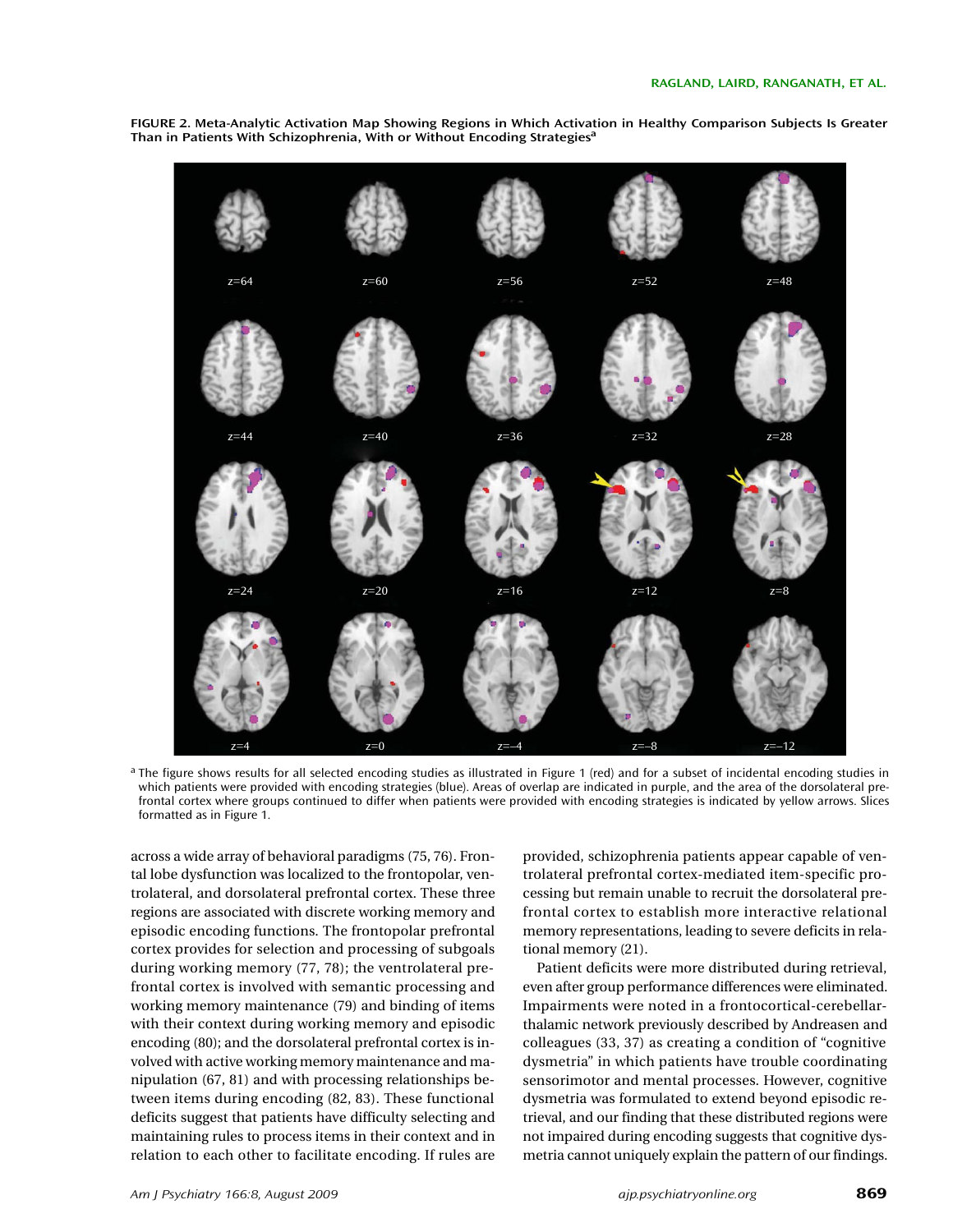| Comparison and Hemisphere                        | Lobe        | Gyrus               | Brodmann's Area | Volume $\text{(mm}^3)$ | Centera         |
|--------------------------------------------------|-------------|---------------------|-----------------|------------------------|-----------------|
| Comparison subjects minus schizophrenia patients |             |                     |                 |                        |                 |
| Left                                             | Frontal     | Inferior frontal    | 45, 46          | 3,048                  | $-40, 22, 20$   |
| Left                                             | Frontal     | Precentral          | 6               | 1,064                  | $-36, -2, 28$   |
| Left                                             | Frontal     | Middle frontal      | 8               | 888                    | $-38, 32, 38$   |
| Right                                            | Frontal     | Anterior cingulate  | 24              | 888                    | $4, 26, -6$     |
| Left                                             | Temporal    | Middle temporal     | 21              | 560                    | $-56, -42, 0$   |
| Right                                            | Occipital   | Cuneus              | 17              | 2,568                  | $16, -86, 10$   |
| Left                                             | Subcortical | Thalamus            |                 | 1,496                  | $-4, -8, 18$    |
| Right                                            | Subcortical | Thalamus            |                 | 1.448                  | $8, -24, 10$    |
| Right                                            | Subcortical | Posterior cingulate | 31              | 520                    | $10, -52, 20$   |
| Left                                             | Cerebellum  |                     |                 | 1,488                  | $-24, -62, -42$ |
| Right                                            | Cerebellum  |                     |                 | 624                    | $30, -80, -34$  |
| Schizophrenia patients minus comparison subjects |             |                     |                 |                        |                 |
| Left                                             | Frontal     | Precentral          | $\overline{4}$  | 1,296                  | $-28, -26, 66$  |
| Right                                            | Frontal     | Medial frontal      | 10              | 1,168                  | 12, 44, 10      |
| Right                                            | Frontal     | Middle frontal      | 11              | 600                    | $34, 36, -16$   |
| Right                                            | Temporal    | Middle temporal     | 21              | 336                    | $60, -58, 0$    |
| Right                                            | Subcortical | Thalamus            |                 | 792                    | $26, -30, 6$    |
| Right                                            | Subcortical | Parahippocampal     | 30              |                        | $20, -36, -4$   |

| TABLE 4. Between-Group Differences in Functional Imaging Studies of Episodic Retrieval in Patients With Schizophrenia |  |  |
|-----------------------------------------------------------------------------------------------------------------------|--|--|
| and Comparison Subjects                                                                                               |  |  |

a Center of mass in Talairach coordinates.

On the other hand, evidence is accumulating that many components of this distributed network mediate specific cognitive functions that are important for successful episodic retrieval. The dorsolateral prefrontal cortex is associated with postretrieval monitoring (84, 85), the anterior cingulate gyrus with error or conflict detection (86), the thalamus with attention and working memory (87), and the cerebellum with working memory and mental flexibility (88). These combined functional deficits suggest a scenario in which schizophrenia patients have difficulty monitoring their response output and detecting errors in order to flexibly adjust signal-detection thresholds to optimize sensitivity to targets while avoiding nontargets.

The aforementioned regions serve functions beyond episodic memory and are impaired in schizophrenia during other cognitive and emotional paradigms. The dorsolateral prefrontal cortex is broadly implicated in cognitive control mechanisms that allow information processing and behavior to vary adaptively from moment to moment, depending on current goals (89). Our ALE findings may reflect a more general deficit in control mechanisms such as context maintenance (90). Likewise, the thalamus is a central relay station that gates and filters sensory input to the cortex (91), and thalamic dysfunction may reflect a fundamental deficit in sensory integration. Because ALE combines disparate studies, our analysis is not sufficiently constrained to establish functional specificity of these memory deficits. Establishing this level of specificity would require a focused effort, such as the Cognitive Neuroscience Treatment Research to Improve Cognition in Schizophrenia (CNTRICS) initiative (92), to translate cognitive neuroscience tasks that are designed to parse these complex and overlapping functions to the study of schizophrenia.

The only group difference in the medial temporal lobe was increased activation in the parahippocampal gyrus in

patients during encoding and retrieval. Overactivation in this and other regions (sensorimotor, middle cingulate gyrus, and middle temporal gyrus) in patients may reflect inefficient, compensatory brain activity as extraneous taskrelated activation can also be seen at early stages of learning before an optimal cognitive strategy has been reached (93), and during reorganization following acute brain injury (94). The parahippocampal gyrus is also associated with familiarity-based episodic retrieval (9), and excess activity in this region may reflect patients' overreliance on familiarity-based retrieval because of a specific recollection deficit (95). Unlike the previous ALE study (22), we did not find reduced hippocampal activation in schizophrenia, which may have resulted from our exclusion of region-of-interest studies to preserve the validity of the ALE method. The absence of hippocampal findings on the whole-brain level may have reflected increased susceptibility of small regions to smoothing artifact, although there were still no differences when the smoothing kernel was reduced to 6 mm and the ALEs repeated (data available on request). The absence of hippocampal findings may also reflect minimal relational binding demands (96, 97), as most included studies employed overlearned word stimuli. As more studies are performed that contrast relational versus item-specific encoding and retrieval, it will be interesting to see if medial temporal lobe differences can be detected on a meta-analytic level.

Several caveats must be considered when interpreting the results of this meta-analysis. First, in light of the limited number of articles meeting the study criteria, it was necessary to combine studies with disparate encoding and retrieval conditions and varying stimulus characteristics. This has the advantage of revealing the most robust and replicable task effects and group differences across memory paradigms, but the disadvantage of limiting our ability to ascribe specific brain regions to discrete memory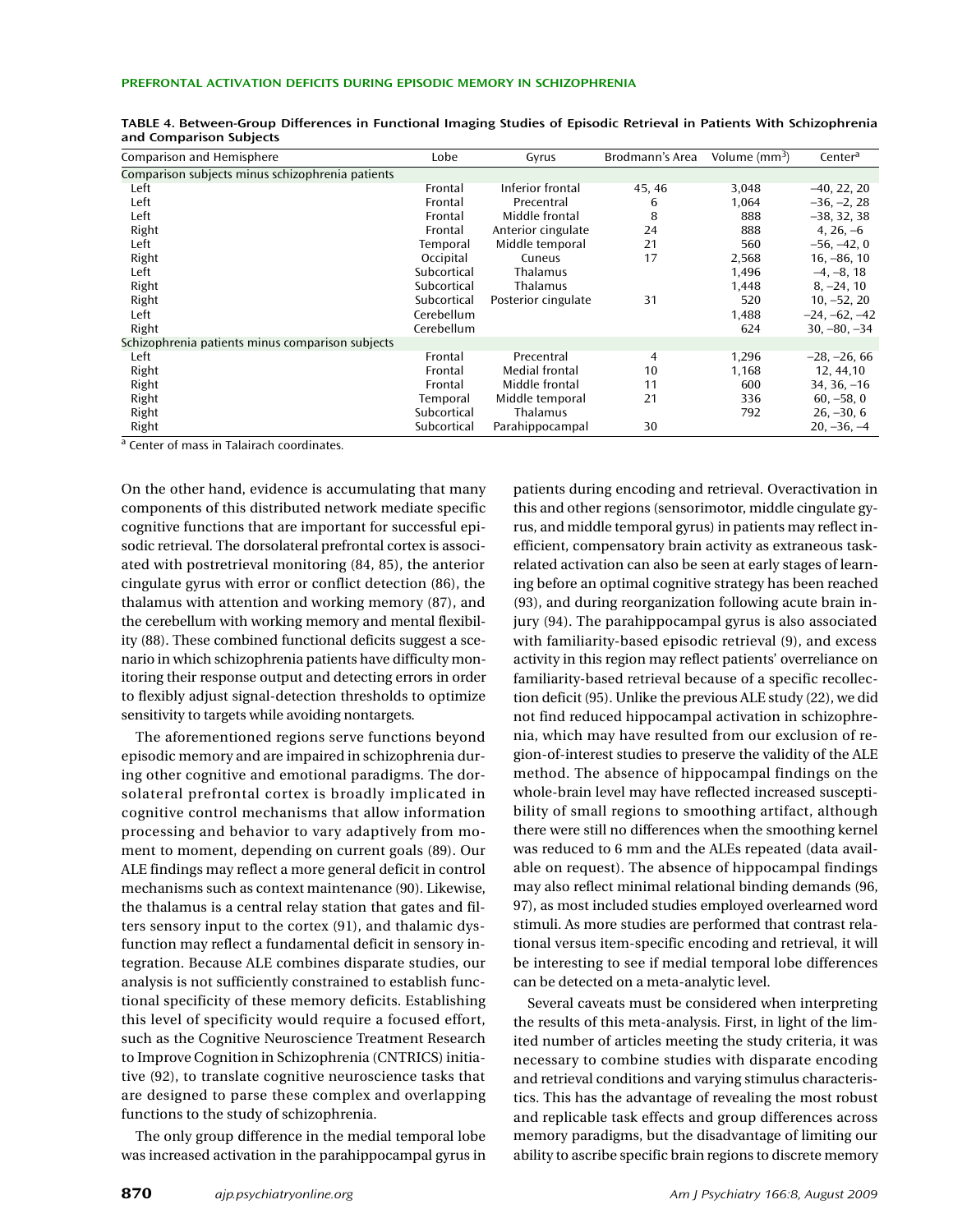

FIGURE 3. Meta-Analytic Activation Map Showing Between-Group Differences for All Selected Retrieval Studies<sup>a</sup>

<sup>a</sup> Included studies are indicated in Table 1. Activation foci for contrasts of healthy comparison subjects > patients (red) and for regions where activation in patients with schizophrenia > comparison subjects (green). Slices formatted as in Figure 1.

processes. With a larger group of studies to choose from, it would be informative to segregate ALE analyses based on encoding condition (e.g., item-specific versus relational), stimulus modality (e.g., verbal, nonverbal), and retrieval task (e.g., recall versus recognition, cued versus uncued, item-specific versus relational). Second, the ALE method does not account for differences in sample size across included studies. This can be a strength in that it reveals the central tendency of the data, but a limitation if a study with a small sample and large effects that may not replicate is included and unduly influences overall results. Fortunately, the majority of studies had relatively equal sample sizes. Finally, all but two studies examined patients while they were receiving antipsychotic medication, which raises the question of drug effects. However, a qualitative examination of the two studies of unmedicated patients, both retrieval studies (33, 37), revealed the same pattern of reduced patient activation in prefrontal, cingulate, thalamic, and cerebellar regions that was seen in the studies of medicated patients. This apparent lack of medication effects is consistent with several studies of unmedicated patients (54, 69) that documented reduced prefrontal activation in patients that was not restored by antipsychotic treatment (98).

In sum, the results of this study provide strong support for the conclusion that episodic memory impairments in schizophrenia during encoding and retrieval are related to a reduction in memory control mechanisms implemented by the anterior, ventrolateral, and dorsolateral prefrontal cortex. These results suggest that behavioral interventions developed for remediating memory deficits in patients with frontal lobe damage (99) may also be applicable to schizophrenia. Use of pharmaco-fMRI (100, 101) to identify compounds that improve prefrontal function (102) may also lead to new medications that improve memory and daily functioning in individuals with schizophrenia.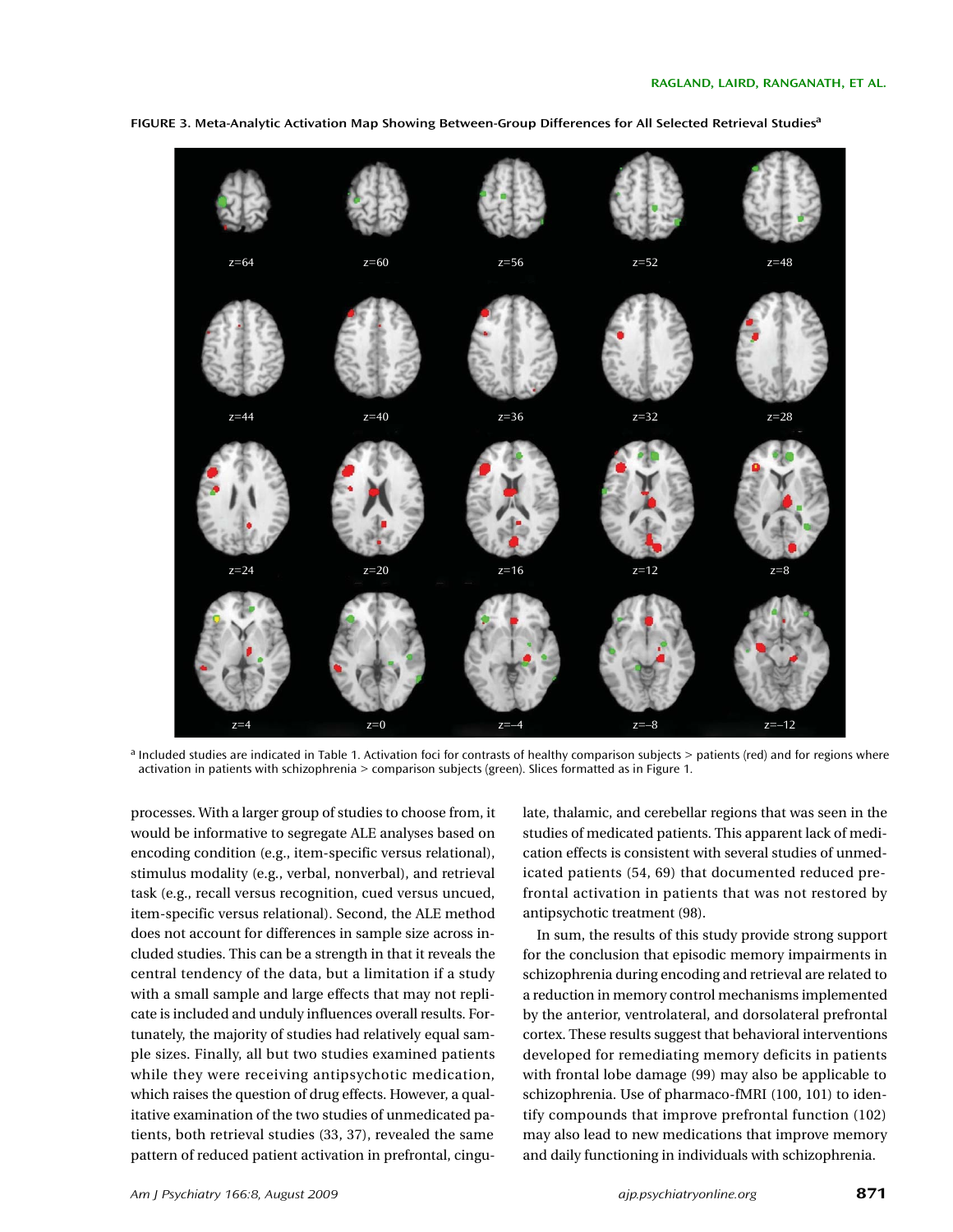Received Sept. 2, 2008; revision received Jan. 22, 2009; accepted Feb. 17, 2009 (doi: 10.1176/appi.ajp.2009.08091307). From the Department of Psychiatry and Imaging Research Center, University of California (UC) Davis, Sacramento; Research Imaging Center, University of Texas Health Science Center at San Antonio; Department of Psychology and Dynamic Memory Lab, UC Davis, Davis; Department of Psychology, UC Berkeley; Department of Psychiatry, University of Texas Health Science Center at San Antonio. Address correspondence and reprint requests to Dr. Ragland, UC Davis Imaging Research Center, 4701 X St., Sacramento, CA 95817; jdragland@ucdavis.edu (e-mail).

All authors report no competing interests.

Dr. Ragland was supported by NIH grant MH059883 (principal investigator, Cameron S. Carter) and a Robert Wood Johnson Foundation award. Dr. Laird and Ms. Gonzales were supported by the Human Brain Project of NIMH (R01-MH074457-01A1; principal investigator, Peter T. Fox). Dr. Ranganath was supported by NIMH grant MH068721. Dr. Blumenfeld was supported by a Ruth L. Kirschstein National Research Service Award from NIMH (F31MH 79776).

The authors thank Drs. Cameron S. Carter and Andrew Yonelinis for helpful comments on earlier versions of the manuscript.

#### References

- 1. Aleman A, Hijman R, de Haan EHF, Kahn RS: Memory impairment in schizophrenia: a meta-analysis. Am J Psychiatry 1999; 156:1358–1366
- 2. Seidman LJ, Stone WS, Jones R, Harrison RH, Mirsky AF: Comparative effects of schizophrenia and temporal lobe epilepsy on memory. J Int Neuropsychol Soc 1998; 4:342–352
- 3. Saykin AJ, Shtasel DL, Gur RE, Kester DB, Mozley LH, Stafiniak P, Gur RC: Neuropsychological deficits in neuroleptic naive patients with first-episode schizophrenia. Arch Gen Psychiatry 1994; 51:124–131
- 4. Cannon TD, Zorrilla LE, Shtasel D, Gur RE, Gur RC, Marco EJ, Moberg P, Price RA: Neuropsychological functioning in siblings discordant for schizophrenia and healthy volunteers. Arch Gen Psychiatry 1994; 51:651–661
- 5. Glahn DC, Almasy L, Blangero J, Burk GM, Estrada J, Peralta JM, Meyenberg N, Castro MP, Barrett J, Nicolini H, Raventos H, Escamilla MA: Adjudicating neurocognitive endophenotypes for schizophrenia. Am J Med Genet B Neuropsychiatr Genet 2007; 144B(2):242–249
- 6. Goldberg TE, Goldman RS, Burdick KE, Malhotra AK, Lencz T, Patel RC, Woerner MG, Schooler NR, Kane JM, Robinson DG: Cognitive improvement after treatment with second-generation antipsychotic medications in first-episode schizophrenia: is it a practice effect? Arch Gen Psychiatry 2007; 64:1115–1122
- 7. Green MF: What are the functional consequences of neurocognitive deficits in schizophrenia? Am J Psychiatry 1996; 153: 321–330
- 8. Scoville WB, Milner B: Loss of recent memory after bilateral hippocampal lesions. J Neurol Neurosurg Psychiatry 1957; 20: 11–21
- 9. Eichenbaum H, Yonelinas AP, Ranganath C: The medial temporal lobe and recognition memory. Annu Rev Neurosci 2007; 30:123–152
- 10. Heckers S: Neuroimaging studies of the hippocampus in schizophrenia. Hippocampus 2001; 11:520–528
- 11. Benes FM, Berretta S: GABAergic interneurons: implications for understanding schizophrenia and bipolar disorder. Neuropsychopharmacology 2001; 25:1–27
- 12. Gold JM, Randolph C, Carpenter CJ, Goldberg TE, Weinberger DR: Forms of memory failure in schizophrenia. J Abnorm Psychol 1992; 101:487–494
- 13. Paulsen JS, Heaton RK, Sadek JR, Perry W, Delis DC, Braff D, Kuck J, Zisook S, Jeste DV: The nature of learning and memory

impairments in schizophrenia. J Int Neuropsychol Soc 1995; 1: 88–99

- 14. Ranganath C, Knight RT: Prefrontal cortex-related functional neuroimaging, in The Cognitive Neuroscience of Memory Encoding and Retrieval. Edited by Parker A, Wilding EL, Bussey TJ. Philadelphia, Psychology Press, 2003, pp 83–99
- 15. Iddon JL, McKenna PJ, Sahakian BJ, Robbins TW: Impaired generation and use of strategy in schizophrenia: evidence from visuospatial and verbal tasks. Psychol Med 1998; 28:1049– 1062
- 16. Brebion G, Amador X, Smith MJ, Gorman JM: Mechanisms underlying memory impairment in schizophrenia. Psychol Med 1997; 27:383–393
- 17. Ragland JD, Moelter ST, McGrath C, Hill SK, Gur RE, Bilker WB, Siegel SJ, Gur RC: Levels-of-processing effect on word recognition in schizophrenia. Biol Psychiatry 2003; 54:1154–1161
- 18. Baare WF, Hulshoff Pol HE, Hijman R, Mali WP, Viergever MA, Kahn RS: Volumetric analysis of frontal lobe regions in schizophrenia: relation to cognitive function and symptomatology. Biol Psychiatry 1999; 45:1597–1605
- 19. Coyle JT, Tsai G: NMDA receptor function, neuroplasticity, and the pathophysiology of schizophrenia. Int Rev Neurobiol 2004; 59:491–515
- 20. Goldman-Rakic PS, Selemon LD: Functional and anatomical aspects of prefrontal pathology in schizophrenia. Schizophr Bull 1997; 23:437–458
- 21. Ranganath C, Minzenberg MJ, Ragland JD: The cognitive neuroscience of memory function and dysfunction in schizophrenia. Biol Psychiatry 2008; 64:18–25
- 22. Achim AM, Lepage M: Episodic memory-related activation in schizophrenia: meta-analysis. Br J Psychiatry 2005; 187:500– 509
- 23. Weiss AP, Heckers S: Neuroimaging of declarative memory in schizophrenia. Scand J Psychol 2001; 42:239–250
- 24. Turkeltaub P, Eden G, Jones K, Zeffiro T: Meta-analysis of the functional neuroanatomy of single-word reading: method and validation. Neuroimage 2002; 16:765–780
- 25. Laird AR, Fox PM, Price CJ, Glahn DC, Uecker AM, Lancaster JL, Turkeltaub PE, Kochunov P, Fox PT: ALE meta-analysis: controlling the false discovery rate and performing statistical contrasts. Hum Brain Mapp 2005; 25:155–164
- 26. Achim AM, Bertrand MC, Sutton H, Montoya A, Czechowska Y, Malla AK, Joober R, Pruessner JC, Lepage M: Selective abnormal modulation of hippocampal activity during memory formation in first-episode psychosis. Arch Gen Psychiatry 2007; 64:999–1014
- 27. Bonner-Jackson A, Haut K, Csernansky JG, Barch DM: The influence of encoding strategy on episodic memory and cortical activity in schizophrenia. Biol Psychiatry 2005; 58:47–55
- 28. Hazlett EA, Buchsbaum MS, Jeu LA, Nenadic I, Fleischman MB, Shihabuddin L, Haznedar MM, Harvey PD: Hypofrontality in unmedicated schizophrenia patients studied with PET during performance of a serial verbal learning task. Schizophr Res 2000; 43:33–46
- 29. Kubicki M, McCarley RW, Nestor PG, Huh T, Kikinis R, Shenton ME, Wible CG: An fMRI study of semantic processing in men with schizophrenia. Neuroimage 2003; 20:1923–1933
- 30. Leube DT, Rapp A, Buchkremer G, Bartels M, Kircher TT, Erb M, Grodd W: Hippocampal dysfunction during episodic memory encoding in patients with schizophrenia: an fMRI study. Schizophr Res 2003; 64:83–85
- 31. Nohara S, Suzuki M, Kurachi M, Yamashita I, Matsui M, Seto H, Saitoh O: Neural correlates of memory organization deficits in schizophrenia: a single photon emission computed tomography study with 99mTc-ethyl-cysteinate dimer during a verbal learning task. Schizophr Res 2000; 42:209–222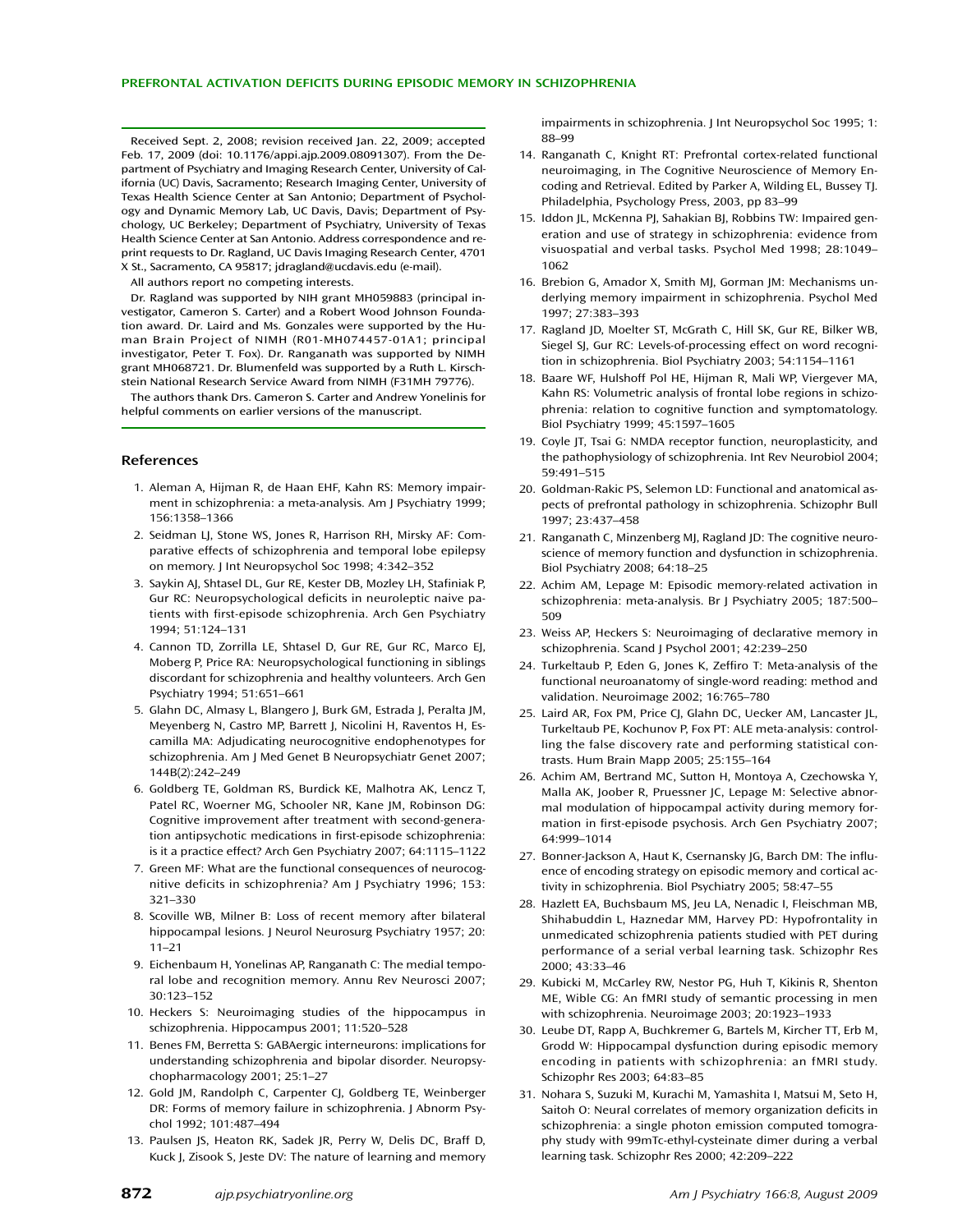- 32. Zorilla LT, Jeste DV, Brown GG: Functional MRI and novel picture-learning among older patients with chronic schizophrenia: abnormal correlations between recognition memory and medial temporal brain response. Am J Geriatr Psychiatry 2002; 10:52–61
- 33. Andreasen NC, O'Leary DS, Cizadlo T, Arndt S, Rezai K, Ponto LL, Watkins GL, Hichwa RD: Schizophrenia and cognitive dysmetria: a positron-emission tomography study of dysfunctional prefrontal-thalamic-cerebellar circuitry. Proc Natl Acad Sci USA 1996; 93:9985–9990
- 34. Assaf M, Calhoun VD, Kuzu CH, Kraut MA, Rivkin PR, Hart J Jr, Pearlson GD: Neural correlates of the object-recall process in semantic memory. Psychiatry Res 2006; 147:115–126
- 35. Assaf M, Rivkin PR, Kuzu CH, Calhoun VD, Kraut MA, Groth KM, Yassa MA, Hart J Jr, Pearlson GD: Abnormal object recall and anterior cingulate overactivation correlate with formal thought disorder in schizophrenia. Biol Psychiatry 2006; 59: 452–459
- 36. Cairo TA, Woodward TS, Ngan ET: Decreased encoding efficiency in schizophrenia. Biol Psychiatry 2006; 59:740–746
- 37. Crespo-Facorro B, Paradiso S, Andreasen NC, O'Leary DS, Watkins GL, Boles Ponto LL, Hichwa RD: Recalling word lists reveals "cognitive dysmetria" in schizophrenia: a positron emission tomography study. Am J Psychiatry 1999; 156:386–392
- 38. Crespo-Facorro B, Wiser AK, Andreasen NC, O'Leary DS, Watkins GL, Boles Ponto LL, Hichwa RD: Neural basis of novel and well-learned recognition memory in schizophrenia: a positron emission tomography study. Hum Brain Mapp 2001; 12:219– 231
- 39. Fletcher P: The missing link: a failure of fronto-hippocampal integration in schizophrenia. Nat Neurosci 1998; 1:266–267
- 40. Ganguli R, Carter C, Mintun M, Brar J, Becker J, Sarma R, Nichols T, Bennington E: PET brain mapping study of auditory verbal supraspan memory versus visual fixation in schizophrenia. Biol Psychiatry 1997; 41:33–42
- 41. Heckers S, Rauch SL, Goff D, Savage CR, Schacter DL, Fischman AJ, Alpert NM: Impaired recruitment of the hippocampus during conscious recollection in schizophrenia. Nat Neurosci 1998; 1:318–323
- 42. Heckers S, Goff D, Schacter DL, Savage CR, Fischman AJ, Alpert NM, Rauch SL: Functional imaging of memory retrieval in deficit vs nondeficit schizophrenia. Arch Gen Psychiatry 1999; 56: 1117–1123
- 43. Heckers S, Curran T, Goff D, Rauch SL, Fischman AJ, Alpert NM, Schacter DL: Abnormalities in the thalamus and prefrontal cortex during episodic object recognition in schizophrenia. Biol Psychiatry 2000; 48:651–657
- 44. Heinze S, Sartory G, Muller BW, de Greiff A, Forsting M, Juptner M: Neural activation during successful and unsuccessful verbal learning in schizophrenia. Schizophr Res 2006; 83:121–130
- 45. Jessen F, Scheef L, Germeshausen L, Tawo Y, Kockler M, Kuhn K-U, Maier W, Schild HH, Heun R: Reduced hippocampal activation during encoding and recognition of words in schizophrenia patients. Am J Psychiatry 2003; 160:1305–1312
- 46. Lahti AC, Holcomb HH, Medoff DR, Weiler MA, Tamminga CA, Carpenter WT Jr: Abnormal patterns of regional cerebral blood flow in schizophrenia with primary negative symptoms during an effortful auditory recognition task. Am J Psychiatry 2001; 158:1797–1808
- 47. Ongür D, Cullen TJ, Wolf DH, Rohan M, Barreira P, Zalesak M, Heckers S: The neural basis of relational memory deficits in schizophrenia. Arch Gen Psychiatry 2006; 63:356–365
- 48. Ragland JD, Gur RC, Glahn DC, Censits DM, Smith RJ, Lazarev MG, Alavi A, Gur RE: Frontotemporal cerebral blood flow change during executive and declarative memory tasks in schizophrenia: a positron emission tomography study. Neuropsychology 1998; 12:399–413
- 49. Ragland JD, McCarthy E, Bilker WB, Brensinger CM, Valdez J, Kohler C, Gur RE, Gur RC: Levels-of-processing effect on internal source monitoring in schizophrenia. Psychol Med 2006; 36: 641–648
- 50. Weiss AP, Schacter DL, Goff DC, Rauch SL, Alpert NM, Fischman AJ, Heckers S: Impaired hippocampal recruitment during normal modulation of memory performance in schizophrenia. Biol Psychiatry 2003; 53:48–55
- 51. Weiss AP, Zalesak M, DeWitt I, Goff D, Kunkel L, Heckers S: Impaired hippocampal function during the detection of novel words in schizophrenia. Biol Psychiatry 2004; 55:668–675
- 52. Weiss AP, Goff D, Schacter DL, Ditman T, Freudenreich O, Henderson D, Heckers S: Fronto-hippocampal function during temporal context monitoring in schizophrenia. Biol Psychiatry 2006; 60:1268–1277
- 53. Wiser AK, Andreasen NC, O'Leary DS, Watkins GL, Boles Ponto LL, Hichwa RD: Dysfunctional cortico-cerebellar circuits cause "cognitive dysmetria" in schizophrenia. Neuroreport 1998; 9: 1895–1899
- 54. Barch DM, Csernansky JG, Conturo T, Snyder AZ: Working and long-term memory deficits in schizophrenia: is there a common prefrontal mechanism? J Abnorm Psychol 2002; 111:478– 494
- 55. Fahim C, Stip E, Mancini-Marie A, Beauregard M: Genes and memory: the neuroanatomical correlates of emotional memory in monozygotic twin discordant for schizophrenia. Brain Cogn 2004; 55:250–253
- 56. Hofer A, Weiss EM, Golaszewski SM, Siedentopf CM, Brinkhoff C, Kremser C, Felber S, Fleischhacker WW: An FMRI study of episodic encoding and recognition of words in patients with schizophrenia in remission. Am J Psychiatry 2003; 160:911– 918
- 57. Hofer A, Weiss EM, Golaszewski SM, Siedentopf CM, Brinkhoff C, Kremser C, Felber S, Fleischhacker WW: Neural correlates of episodic encoding and recognition of words in unmedicated patients during an acute episode of schizophrenia: a functional MRI study. Am J Psychiatry 2003; 160:1802–1808
- 58. Lepage M, Montoya A, Pelletier M, Achim AM, Menear M, Lal S: Associative memory encoding and recognition in schizophrenia: an event-related fMRI study. Biol Psychiatry 2006; 60: 1215–1223
- 59. Ragland JD, Gur RC, Raz J, Schroeder L, Kohler CG, Smith RJ, Alavi A, Gur RE: Effect of schizophrenia on frontotemporal activity during word encoding and recognition: a PET cerebral blood flow study. Am J Psychiatry 2001; 158:1114–1125
- 60. Ragland JD, Gur RC, Valdez J, Turetsky BI, Elliott M, Kohler C, Siegel S, Kanes S, Gur RE: Event-related fMRI of frontotemporal activity during word encoding and recognition in schizophrenia. Am J Psychiatry 2004; 161:1004–1015
- 61. Ragland JD, Gur RC, Valdez JN, Loughead J, Elliott M, Kohler C, Kanes S, Siegel SJ, Moelter ST, Gur RE: Levels-of-processing effect on frontotemporal function in schizophrenia during word encoding and recognition. Am J Psychiatry 2005; 162:1840– 1848
- 62. Lancaster JL, Tordesillas-Gutierrez D, Martinez M, Salinas F, Evans A, Zilles K, Mazziotta JC, Fox PT: Bias between MNI and Talairach coordinates analyzed using the ICBM-152 brain template. Hum Brain Mapp 2007; 28:1194–1205
- 63. Brett M, Leff AP, Rorden C, Ashburner J: Spatial normalization of brain images with focal lesions using cost function masking. Neuroimage 2001; 14:486–500
- 64. Fox PT, Lancaster JL: Opinion: mapping context and content: the BrainMap model. Nat Rev Neurosci 2002; 3:319–321
- 65. Laird AR, McMillan KM, Lancaster JL, Kochunov P, Turkeltaub PE, Pardo JV, Fox PT: A comparison of label-based review and ALE meta-analysis in the Stroop task. Hum Brain Mapp 2005; 25:6–21